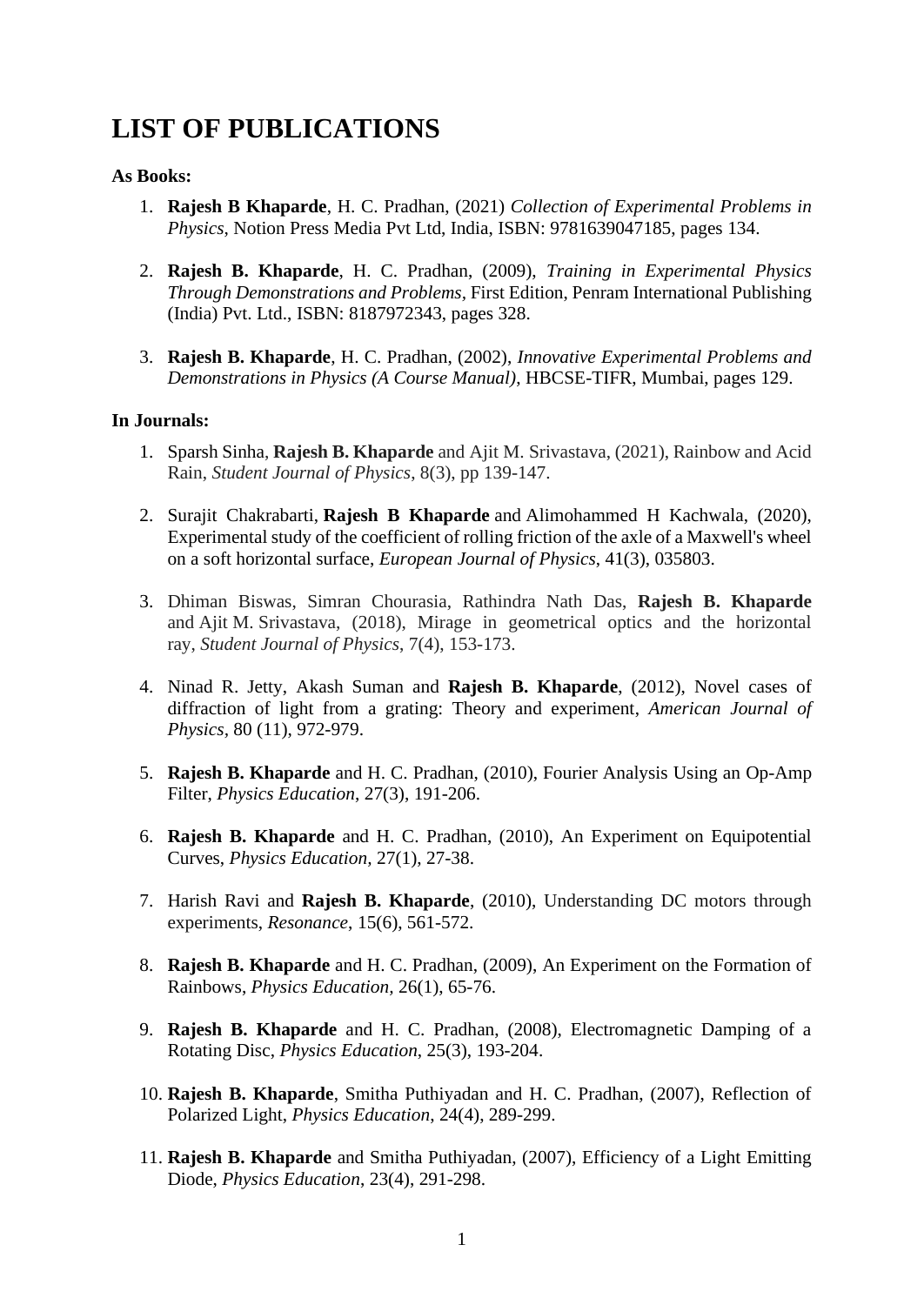- 12. Vijay A. Singh, **Rajesh B. Khaparde** and S. R. Pathare, (2005), The Mechanical Black Box: A Challenge from the 35th International Physics Olympiad, *Resonance*, 10 (4), 75- 82.
- 13. **Rajesh B. Khaparde** and H. C. Pradhan, (2002), Procedural Understanding: A Neglected Aspect of Physics Laboratory Training, *Physics Education*, 19 (2), 147-154.
- 14. **Rajesh B. Khaparde** and H. C. Pradhan, (2002), Physics Laboratory Training: Historical Overview, *Physics Education*, 18 (3+4), 229-234.
- 15. Dhruva Bhattacharjee, **Rajesh B. Khaparde** and H. C. Pradhan, (1999), An Experiment-cum- Demonstration with a Magnetic Circuit, *Physics Education*, 16 (3), 251-262.
- 16. **Rajesh B. Khaparde**, B. N. Meera and H. C. Pradhan, (1997), An Inexpensive Technique of Interfacing Photogates with Digital Stop-clocks and Its Applications, *Physics Education*, 14 (2), 131-138.
- 17. **Rajesh B. Khaparde**, B. N. Meera and H. C. Pradhan, (1997), Study of Stationary Longitudinal Oscillations on a Soft Spring, *Physics Education*, 14 (1), 13-19.

#### **In Conference Proceedings:**

- 1. **Rajesh Khaparde** and A. M. Shaker, (2020), What are Experimental Skills? A Study with In-Service Teachers, *IOP Journal of Physics.: Conference Series* 1512, 012022.
- 2. **R. Khaparde**, (2019), What are the objectives and goals of physics laboratory courses ? A survey of college teachers, *IOP Journal of Physics.: Conference Series* 1286, 012037.
- 3. **R. Khaparde**, (2019), Experimental problem solving: a plausible approach for conventional laboratory courses, *IOP Journal of Physics.: Conference Series* 1286, 012031.
- *4.* **Rajesh B. Khaparde**, (2014), It is never too late to introduce procedural understanding: A case of physics laboratory course for undergraduate students, *ICPE-EPEC 2013 Proceedings, Charles University in Prague, MATFYZPRESS publisher, Prague, Czech Republic,* ISBN 978-80-7378-266-5*,* pp.736-741.
- 5. **Rajesh B. Khaparde**, (2014), A novel approach to encourage students' independent thinking in the physics laboratory, *Proceedings of the World Conference on Physics Education (WCPE) 2012*, *Pegem Akademi, Ankara, Turkey*, ISBN - 978-605-364-658- 7.
- 6. **Rajesh B. Khaparde**, (2014), A comprehensive assessment strategy for physics laboratory courses, *Proceedings of the World Conference on Physics Education (WCPE) 2012*, *Pegem Akademi, Ankara, Turkey*, ISBN - 978-605-364-658-7.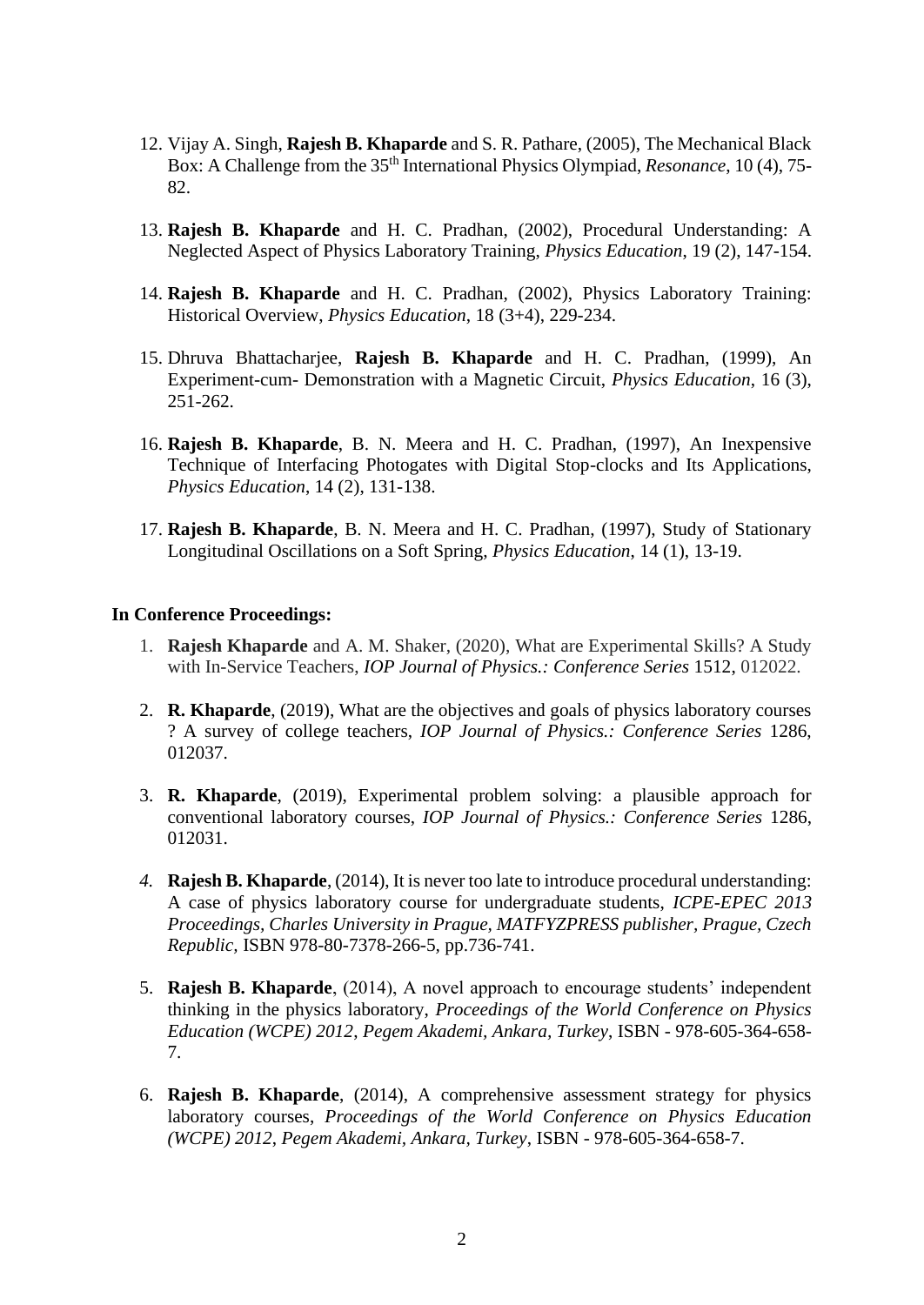- 7. **Rajesh B. Khaparde**, (2010), Need for Initiatives to Promote Procedural Understanding in Physics among School Teachers, *American Institute of Physics Conf. Proc.* 1263, p. 51.
- 8. **Rajesh B. Khaparde**, (2008), Innovative Strategies for the Laboratory Instruction and Evaluation, *Undergraduate Physics Teaching: Search for Effective Methodology (UGPT-08), Indian Physical Society-IAPT, Kolkata.*
- 9. **Rajesh B. Khaparde** and H. C. Pradhan, (2001), Procedural Understanding: A Neglected Aspect of Physics Laboratory Training, *XVI National Annual Convention of IAPT, Yavatmal.*
- 10. **Rajesh B. Khaparde** and H. C. Pradhan, (1998), Demonstrations in Electricity and Magnetism, *XIII National Annual Convention of IAPT, Guru Ghasidas University, Bilaspur.*

### **As Reports/Thesis:**

- 1. **Rajesh B Khaparde**, (2013), *Collection of Experimental Problems in Physics - SCEP 2013 and NIUS 10.1*, HBCSE-TIFR, Mumbai.
- 2. **Rajesh B Khaparde**, (2008), *A Manual for HBCSE-CMI Course in Experimental Physics*, HBCSE-TIFR, Mumbai.
- 3. **Rajesh B. Khaparde**, (2007), *Physics Laboratory Course (PL 101),* (Designed and developed for NISER, Bhubaneswar and UM-DAE-CEBS, Mumbai).
- 4. **Rajesh B. Khaparde**, H. C. Pradhan, (2001), *Manual of a Course on Innovative Experimental Problems and Demonstrations in Physics*, Technical Report No. 5 (2001–02), HBCSE-TIFR, Mumbai, (2001)
- 5. **Rajesh B. Khaparde**, (2001), *Development of Innovative Experimental Problems and Demonstrations in Physics with Suitable Instructional Strategy for Them and Investigating Their Effectiveness in Laboratory Training*, Ph. D. Thesis, HBCSE, TIFR, (Submitted to the University of Mumbai), Mumbai.
- 6. **R. B. Khaparde**, (1994), *Design and Fabrication of a Microprocessor Based X-Ray Diffractometer*, M Sc (II) Project Report, Department of Physics, Nagpur University, Nagpur.

### **As Posters:**

- 1. **Rajesh B. Khaparde**, (2009), *Physics Laboratory Training and Evaluation: Some Suggestions*, PHYSWARE-1 Workshop, Abdus Salam ICTP, Italy.
- 2. N. V. Moghe, V. S. Pai, **R. B. Khaparde** and V. B. Sapre, (1995), *Design and Fabrication of a low-cost X-ray Diffractometer/Spectrometer*, National Seminar on Xray Spectroscopy, Department of Physics, Nagpur University, Nagpur.